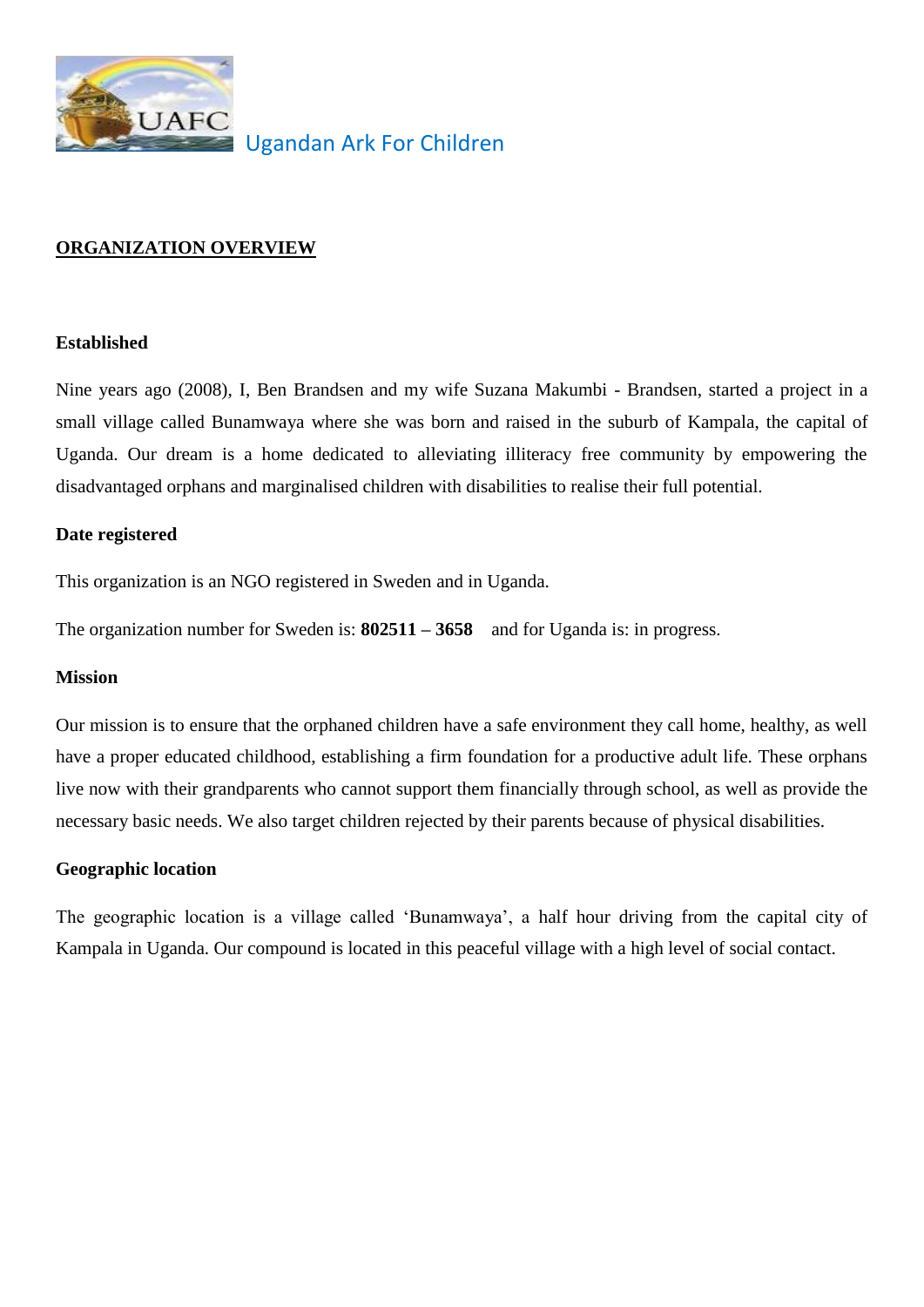### **ORGANISATION'S ACTIVITIES**

- Provide livelihood to disadvantaged children.
- Provide livelihood to marginalised children such as children with disabilities.
- Provide entrepreneurial skill development training in ICT, Car mechanics, Cookery and Bakery, farming after secondary education.
- Provide education with the support of external financial sponsors paying the necessary school fees.
- Promote our goal and the information for our sponsors with the help of a web site.

#### **2. PROJECT DESCRIPTION**

We want to develop and build an orphanage in our own private compound to provide a safe place for the children mentioned above. The orphanage should accommodate a maximum of 24 children using a total of 6 bedrooms. Besides that we have planned to have a dining room, laundry, showers and even a classroom for children with individual needs. The outside measurements of the orphanage will be 30 meters long and 8 meters wide. We start with two stories but the foundation will be strong enough to build another floor on top of it.

#### **3. OBJECTIVES OF THE PROJECT**

We will provide the children living in a safe environment and educate them according to European standards. Education will be accomplished through external schools and with more practical level inside our own environment.

#### **4. EXPECTATIONS OF THE PROJECTS**

Our goal is to run this project with less as possible expenses. And the use of environment friendly resources like solar energy and natural rain water. Fruits and vegetables will be supplied by our own resources.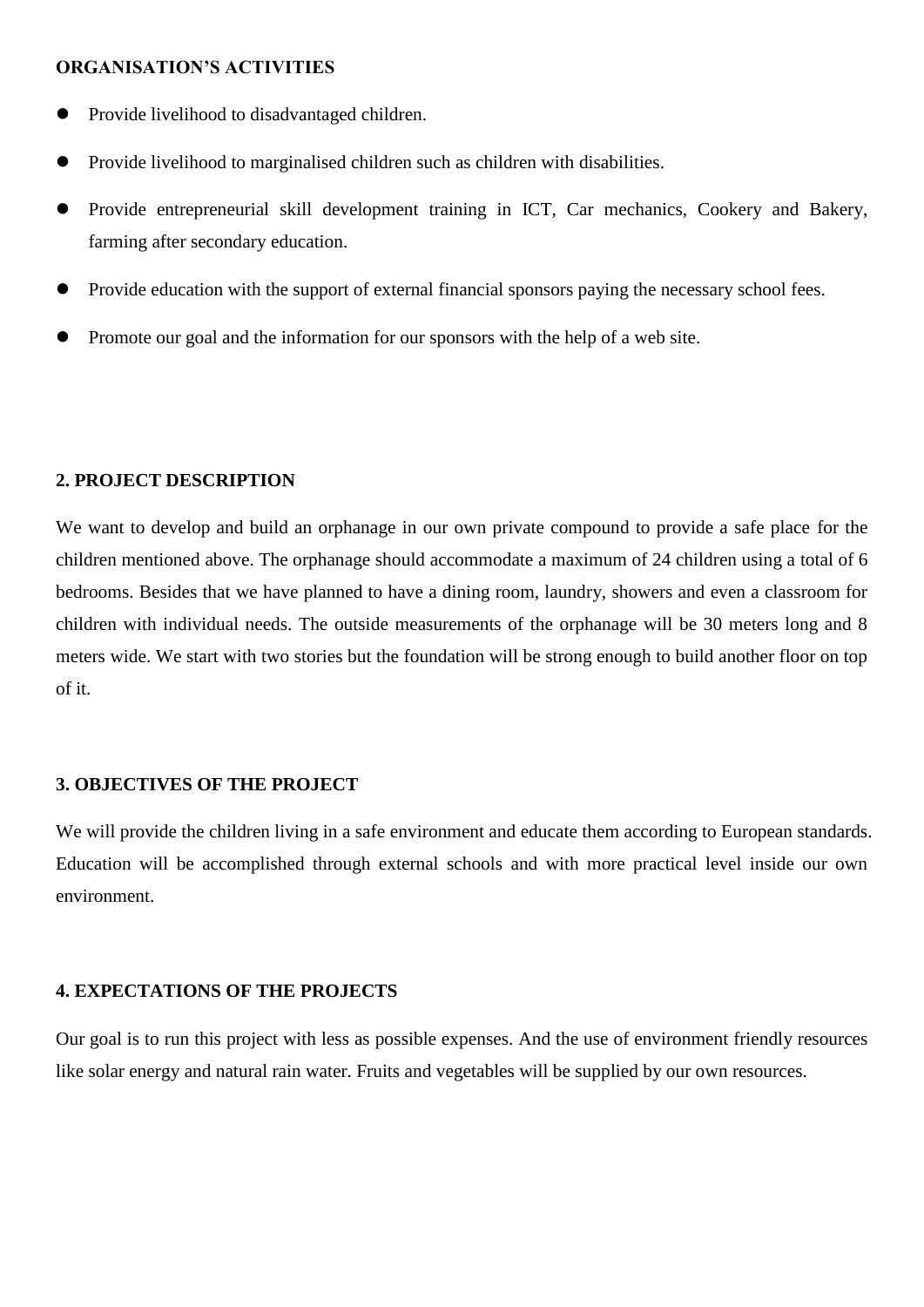# **5. THE BENEFICIARIES OF THE PROJECT**

- We start with 24 children divided over 6 bedrooms.
- The age of the children will be between  $5 18$  years.
- The gender is both female and male.
- Ethnicity doesn't matter, mostly local children.
- The children are from local families in the village of Bunamwaya in Uganda.
- Specifically impairments of some children could be deaf, physically disabled and orphans.

## **6. DESIGN AND IMPLEMENTATION OF THE PROJECT**

The newly constructed building will be two stories high. On the ground floor mostly service facilities like laundry, dining room, showers, toilets and a dedicated bedroom for physically disabled children.

On the first floor situated six bedrooms, every bedroom can hold four beds. As well class / teaching room for individual needs.

The construction shall be having a total length of 30 Meters and 8 Meters wide.

With a flat roof slab, were the environment friendly equipment can be installed like solar heaters, solar panels, and rain water tanks.

Drawing of the ground floor;